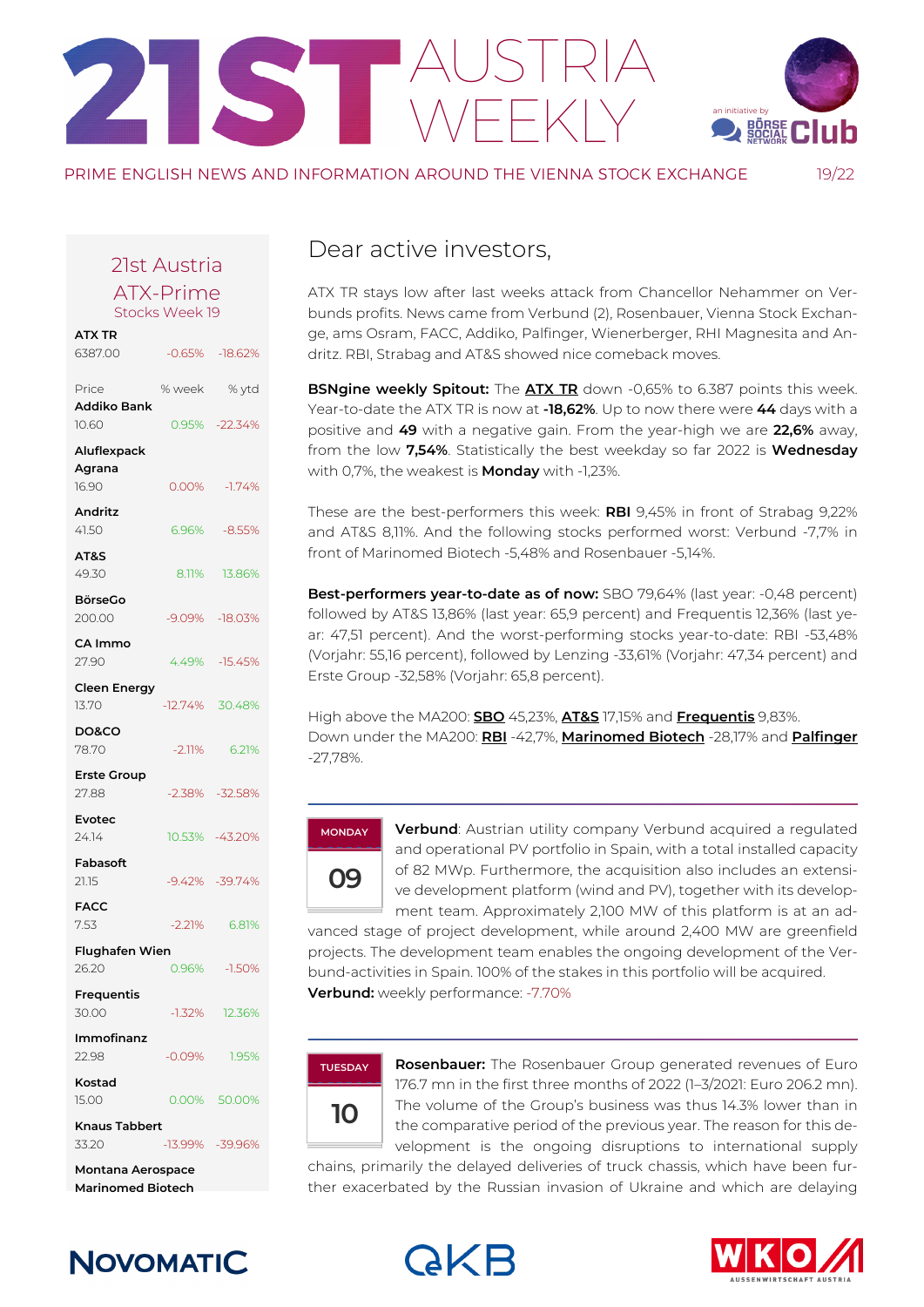# 21STAUSTRIA WEEKLY WEEK



| 69.00                           |       | -5.48% -21.59%      |
|---------------------------------|-------|---------------------|
| Mayr-Melnhof<br>158.00          |       | 4.22% - 10.53%      |
| Palfinger<br>23.35              |       | $-0.85\% -32.12\%$  |
| <b>Pierer Mobility</b><br>72.70 |       | $-0.14\% -18.86\%$  |
| Porr<br>12.30                   |       | 4.24% - 10.48%      |
| Österreichische Post<br>28.85   |       | $-0.52\% -23.68\%$  |
| <b>Polytec Group</b><br>6.10    |       | 1.67% - 11.21%      |
| RBI<br>12.04                    |       | 9.45% - 53.48%      |
| Rosenbauer<br>36.90             |       | $-5.14\% -20.47\%$  |
| S&T<br>16.19                    |       | 2.86% 11.04%        |
| S Immo<br>23.05                 |       | 0.00% 5.98%         |
| <b>Sportradar Group</b><br>9.40 |       | $-15.32\% -41.25\%$ |
| Strabag<br>39.10                |       | 9.22% 6.68%         |
|                                 |       |                     |
| Telekom Austria<br>6.48         |       | $-0.77\% -14.96\%$  |
| UBM<br>41.70                    | 1.46% | $-3.70\%$           |
| Uniqa<br>7.37                   |       | 4.10% -8.67%        |
| Varta AG<br>77.00               |       | $-6.58\% -32.75\%$  |
| Verbund<br>81.55                |       | -7.70% -17.54%      |
| VIG<br>23.40                    | 1.96% | $-6.02\%$           |
| Valneva<br>11.93                |       | $-1.57\% -51.68\%$  |
| <b>Voquz Labs</b>               |       |                     |
| 41.00                           |       | $-2.38\% -8.89\%$   |
| Wienerberger<br>24.04           |       | $-0.74\% -25.66\%$  |
| <b>Wolftank-Adisa</b><br>18.50  | 0.00% | 0.54%               |
| Warimpex<br>0.87                |       | 0.00% -22.32%       |
| Zumtobel                        |       |                     |

the completion as well as handover of vehicles. The material bottlenecks are now affecting the North American plants as well as Rosenbauer's European production sites. As a result of the lower gross profit and higher structural costs, EBIT amounted to Euro -18.6 mn (1–3/2021: Euro 0.4 mn). At the same time, incoming orders of Euro 263.1 mn were significantly higher than revenues in the first quarter. In view of the highly uncertain production conditions, the Rosenbauer Group's Executive Board expects revenues of around Euro 1 bn and an EBIT margin in a range of 1% to 3% for the current year, with full order books. **Rosenbauer:** weekly performance: -5.14%

**Vienna Stock Exchange**: Wiener Börse AG (Vienna Stock Exchange) looks at the financial year 2021 and provides insights into current initiatives at today's annual press briefing. In the 250th anniversary year of the Austrian national stock exchange, the strategically broad positioning of the exchange group supported growth in the dynamic market environment of 2021. Profit before tax (EBT) increased by 15.3% to Euro 47.58 mn. Trading and listings continue to generate the largest share of earnings, but the central securities depository in Prague, market data and indices as well as IT services also contributed to healthy profit growth in 2021. "A look at the past year, but also at current developments, shows that the capital market is always in motion. As an infrastructure company, it is our task to ensure stable trading in every market situation. I am proud of our employees, who act in a customer and service-oriented manner regardless of the market phase. The growth confirms the company's solid position and makes us visible in the European exchange landscape. The strategic initiatives are bearing fruit," says Christoph Boschan, CEO of Wiener Börse AG.

**ATX TR:** weekly performance: -0.65%

ams Osram: ams Osram, a global leader in optical solutions, announced today that an agreement has been reached to sell the Traxon Technologies business, including the benchmark dynamic lighting controls e:cue, to Prosperity Group, a privately owned lighting company headquartered in Hong Kong. Prosperity Group is a modern conglomerate deep-rooted in the lighting industry with investments and operations across diversified business sectors in global markets and a long-term partner to ams Osram. The transaction is subject to customary closing conditions.

**AMS:** weekly performance: -5.50%

**FACC**: By planting a piece of woodland, the FACC workforce have joined forces and set an example for sustainability and growth. Before Christmas, every employee received a sapling as a gift. With the onset of the warm season, some of these trees have now been planted in a stretch of woodland close to the FACC headquarters in Ried. Sustainable thinking and management have long since been an integral part of FACC. The focus is on innovative lightweight solutions that will make flying of the future carbon neutral. A wide range of projects are currently underway, from the use of renewable raw materials through to new recycling concepts that take into account the entire life cycle of a product. Of equal importance is the company's own CO2 footprint: 98% of space heating is already generated by means of geothermal energy and heat recovery. By 2040, the entire production process will be carbon neutral. Ways to optimize energy consumption further are currently being researched as part of several projects. The tree-planting campaign organized by FACC employees demonstrated that





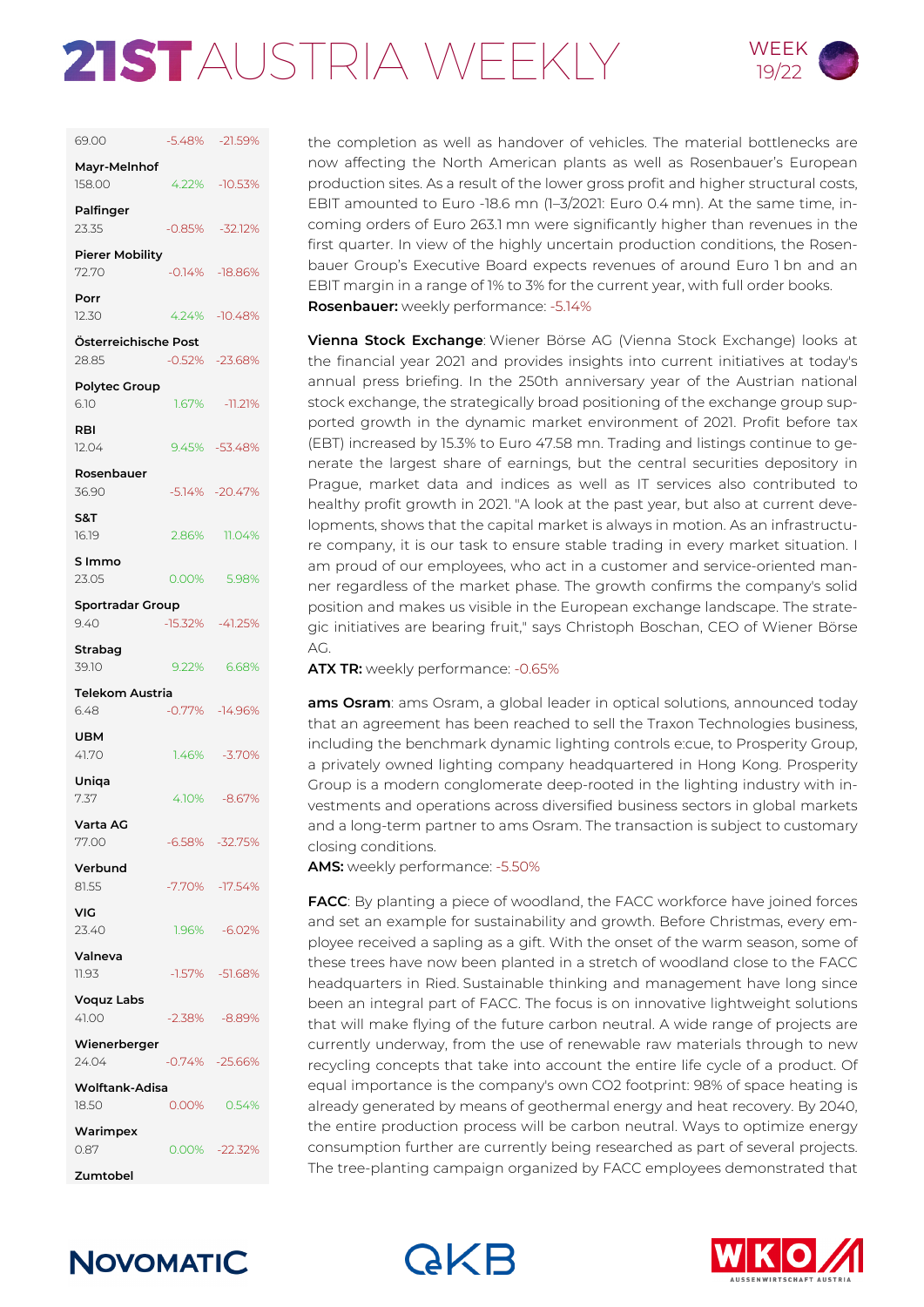# 21STAUSTRIA WFFKIY WEEK





6.68 -2.20% -13.25% the workforce actively embrace this concept of sustainability. **FACC:** weekly performance: -2.21%



**Addiko:** Addiko Group, a Consumer and SME specialist bank active across Central and South-Eastern Europe (CSEE) reporting a profit after tax of Euro 6.5 mn in first quarter, up from Euro 5 mn a year earlier. Credit loss expenses of Euro -1.2 mn or -0.04 % Cost of Risk (1Q21: Euro -4.1m) remained benign. "During the first quarter we saw significant growth in our Consumer and SME business resulting in a higher net profit. This is a direct result of our transformation program initiated last ye-

ar," said Group CEO Herbert Juranek. "Based on the activity of our customers, we remain optimistic despite greater market volatility mainly driven by the Russian-Ukrainian war, elevated inflationary pressures and supply chain disruptions. We will monitor these developments closely."

**Addiko Bank:** weekly performance: 0.95%



**Verbund:** Austrian utility Verbund saw a significant improvement in the results posted for quarter 1/2022. EBITDA climbed by 169.3% to Euro 814.9 mn. The Group result soared by 255.6% to Euro 514.4 mn compared with the same period of the previous year. The sharp increase in wholesale electricity prices on the futures and

spot markets gave a significant boost to earnings. The average sales prices obtained for VERBUND's own generation from hydropower rose by €66.3/MWh to €113.8/MWh. The consolidation of Gas Connect Austria GmbH, the regulated gas transmission and distribution system operator in Austria acquired with effect from 31 May 2021, likewise had a positive effect. The contribution from flexibility products also rose significantly as a result of greater volatility in the electricity market. In the Thermal generation segment, increased use of the Mellach combined cycle gas turbine power plant made a positive contribution to earnings. The Group result in quarter 1/2022 was also bolstered by a positive non-recurring effect in taxes on income in the amount of Euro 56.6 mn. This effect results from the revaluation of deferred tax as a consequence of the decision to lower Austria's corporate income tax rate in connection with the Eco-social Tax Reform Act.

**Verbund:** weekly performance: -7.70%

**Wienerberger**: In the first quarter of 2022, the construction material group Wienerberger increased revenues significantly by 45% to Euro 1,157 mn (Q1 2021: Euro 797 mn). Despite a volatile environment, EBITDA more than doubled to Euro 228 mn in the first quarter of 2022, as compared to Euro 106 mn in Q1 2021. "During the first three months of 2022, we succeeded in seamlessly continuing the very good performance of the previous year and generated the best firstquarter result in the history of our company. This confirms that Wienerberger has taken the right decisions and that our business model, focused on new build, renovation, and infrastructure in 28 markets, has become much more diversified and resilient. Developments in the first quarter were characterized by consistently high demand, especially in the renovation segment, across almost all our markets and product groups. Our plants were therefore working at a